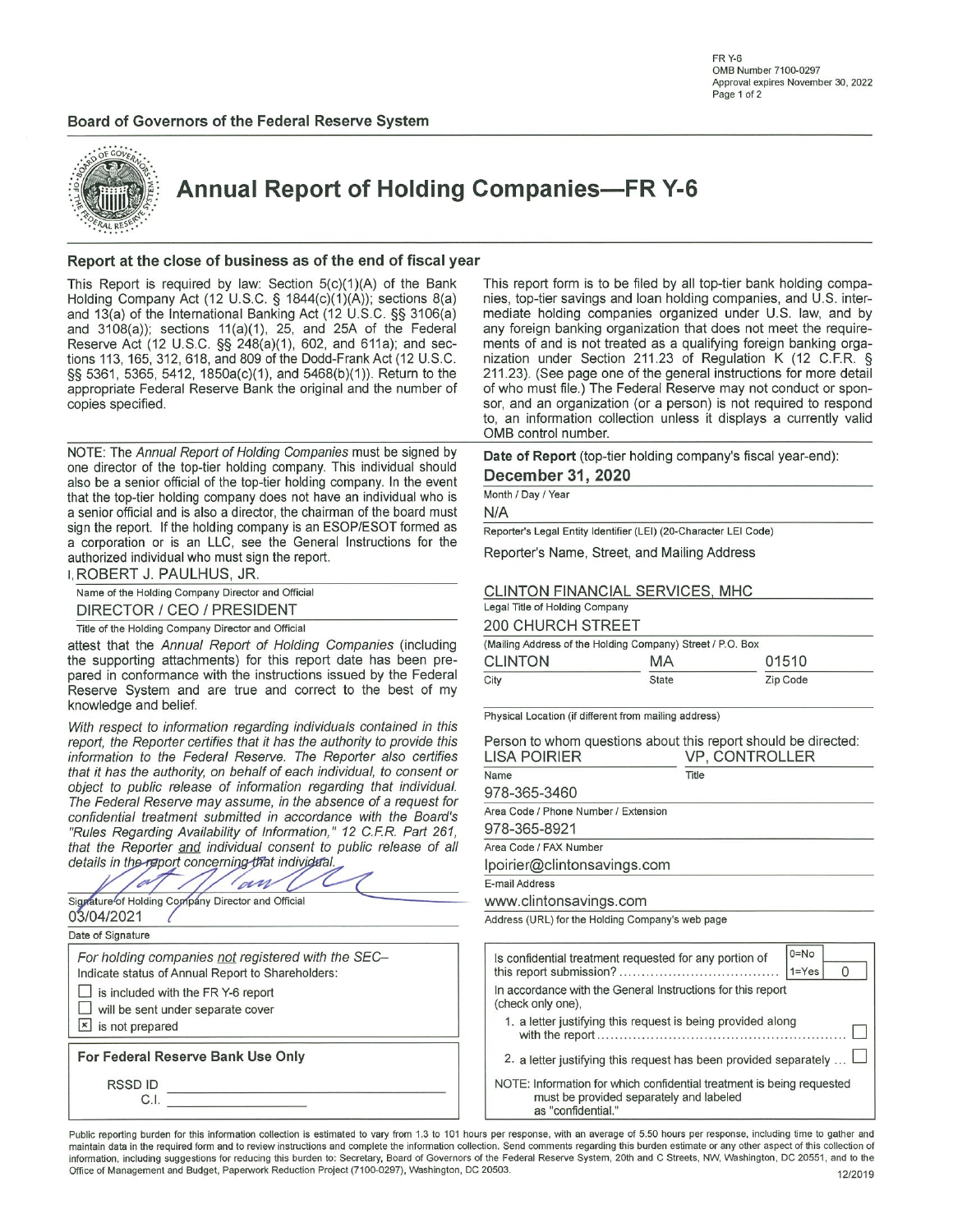# For Use By Tiered Holding Companies

Top-tiered holding companies must list the names, mailing address, and physical locations of each of their subsidiary holding companies below.

|                                                       | WACHUSETT FINANCIAL SERVICES, INC                                     |          |                                                                       |                                                                       |          |  |  |  |  |  |  |
|-------------------------------------------------------|-----------------------------------------------------------------------|----------|-----------------------------------------------------------------------|-----------------------------------------------------------------------|----------|--|--|--|--|--|--|
| Legal Title of Subsidiary Holding Company             |                                                                       |          | Legal Title of Subsidiary Holding Company                             |                                                                       |          |  |  |  |  |  |  |
| 200 CHURCH STREET                                     |                                                                       |          |                                                                       |                                                                       |          |  |  |  |  |  |  |
|                                                       | (Mailing Address of the Subsidiary Holding Company) Street / P.O. Box |          | (Mailing Address of the Subsidiary Holding Company) Street / P.O. Box |                                                                       |          |  |  |  |  |  |  |
| <b>CLINTON</b>                                        | МA                                                                    | 01510    |                                                                       |                                                                       |          |  |  |  |  |  |  |
| City                                                  | State                                                                 | Zip Code | City                                                                  | State                                                                 | Zip Code |  |  |  |  |  |  |
| Physical Location (if different from mailing address) |                                                                       |          |                                                                       | Physical Location (if different from mailing address)                 |          |  |  |  |  |  |  |
| Legal Title of Subsidiary Holding Company             |                                                                       |          | Legal Title of Subsidiary Holding Company                             |                                                                       |          |  |  |  |  |  |  |
|                                                       | (Mailing Address of the Subsidiary Holding Company) Street / P.O. Box |          |                                                                       | (Mailing Address of the Subsidiary Holding Company) Street / P.O. Box |          |  |  |  |  |  |  |
| City                                                  | State                                                                 | Zip Code | City                                                                  | State                                                                 | Zip Code |  |  |  |  |  |  |
|                                                       | Physical Location (if different from mailing address)                 |          |                                                                       | Physical Location (if different from mailing address)                 |          |  |  |  |  |  |  |
| Legal Title of Subsidiary Holding Company             |                                                                       |          | Legal Title of Subsidiary Holding Company                             |                                                                       |          |  |  |  |  |  |  |
|                                                       | (Mailing Address of the Subsidiary Holding Company) Street / P.O. Box |          |                                                                       | (Mailing Address of the Subsidiary Holding Company) Street / P.O. Box |          |  |  |  |  |  |  |
| City                                                  | State                                                                 | Zip Code | City                                                                  | <b>State</b>                                                          | Zip Code |  |  |  |  |  |  |
|                                                       | Physical Location (if different from mailing address)                 |          |                                                                       | Physical Location (if different from mailing address)                 |          |  |  |  |  |  |  |
| Legal Title of Subsidiary Holding Company             |                                                                       |          | Legal Title of Subsidiary Holding Company                             |                                                                       |          |  |  |  |  |  |  |
|                                                       | (Mailing Address of the Subsidiary Holding Company) Street / P.O. Box |          |                                                                       | (Mailing Address of the Subsidiary Holding Company) Street / P.O. Box |          |  |  |  |  |  |  |
| City                                                  | State                                                                 | Zip Code | City                                                                  | State                                                                 | Zip Code |  |  |  |  |  |  |
|                                                       | Physical Location (if different from mailing address)                 |          |                                                                       | Physical Location (if different from mailing address)                 |          |  |  |  |  |  |  |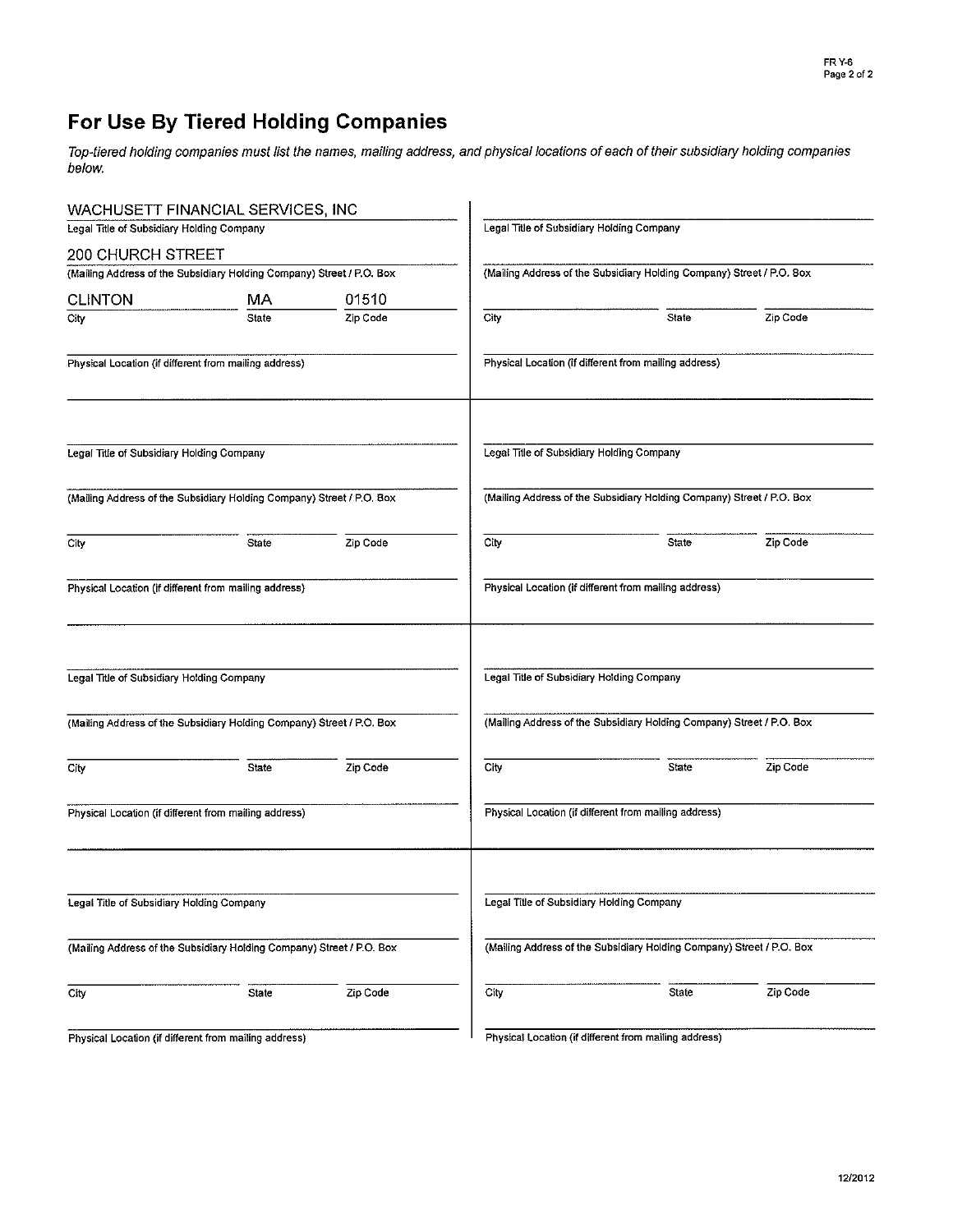# Form FR Y-6 Clinton Financial Services,MHC Clinton, MA 01510

# Year Ending December 31, 2020

- 1. a. The Clinton Financial Service, MHC is not required to prepare 10k with the SEC.
- b. Clinton Financial Service, MHC does not prepare an annual report for its shareholders.
- 2. Organizational Chart



LEI does not exist except where noted in Clinton Savings Bank

3. Clinton Financial Service, MHC is not publically held therefore, no shareholders.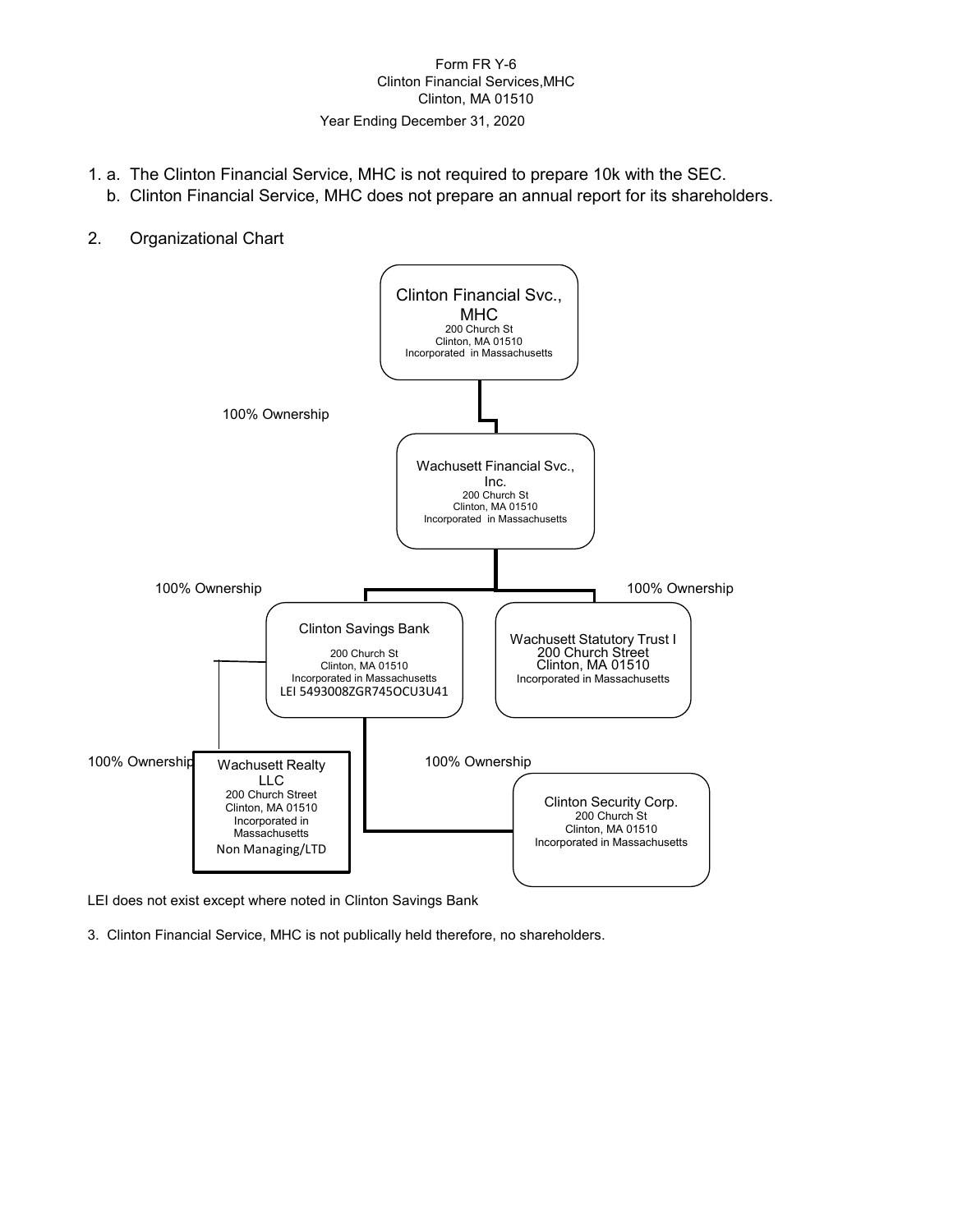**Results:** A list of branches for your depository institution: CLINTON SAVINGS BANK (ID\_RSSD: 179700). This depository institution is held by CLINTON FINANCIAL SERVICES, MHC (3195756) of CLINTON, MA. The data are as of 12/31/2020. Data reflects information that was received and processed through 01/02/2021.

#### **Reconciliation and Verification Steps**

1. In the **Data Action** column of each branch row, enter one or more of the actions specified below 2. If required, enter the date in the **Effective Date** column

#### **Actions**

**OK:** If the branch information is correct, enter 'OK' in the Data Action column.

**Change:** If the branch information is incorrect or incomplete, revise the data, enter 'Change' in the **Data Action** column and the date when this information first became valid in the **Effective Date** column. **Close:** If a branch listed was sold or closed, enter 'Close' in the **Data Action** column and the sale or closure date in the **Effective Date** column. **Delete:** If a branch listed was never owned by this depository institution, enter 'Delete' in the **Data Action** column. **Add:** If a reportable branch is missing, insert a row, add the branch data, and enter 'Add' in the **Data Action** column and the opening or acquisition date in the **Effective Date** column.

If printing this list, you may need to adjust your page setup in MS Excel. Try using landscape orientation, page scaling, and/or legal sized paper.

#### **Submission Procedure**

When you are finished, send a saved copy to your FRB contact. See the detailed instructions on this site for more information. If you are e-mailing this to your FRB contact, put your institution name, city and state in the subject line of the e-mail.

Note:

To satisfy the **FR Y-10 reporting requirements**, you must also submit FR Y-10 Domestic Branch Schedules for each branch with a **Data Action** of Change, Close, Delete, or Add. The FR Y-10 report may be submitted in a hardcopy format or via the FR Y-10 Online application - https://y10online.federalreserve.gov.

\* FDIC UNINUM, Office Number, and ID\_RSSD columns are for reference only. Verification of these values is not required.

|  | Data Action Effective Date Branch Service Type | Branch ID RSSD* Popular Name |                                                | <b>Street Address</b>    | <b>City</b>      | State | Zip Code County | <b>ICountry</b>                      | FDIC UNINUM* Office Number* Head Office |                             | Head Office ID RSSD* | <b>Comments</b> |
|--|------------------------------------------------|------------------------------|------------------------------------------------|--------------------------|------------------|-------|-----------------|--------------------------------------|-----------------------------------------|-----------------------------|----------------------|-----------------|
|  | Full Service (Head Office)                     |                              | 179700 CLINTON SAVINGS BANK                    | <b>200 CHURCH STREET</b> | <b>CLINTON</b>   |       | 01510           | WORCESTER UNITED STATES Not Required | Not Required                            | <b>CLINTON SAVINGS BANK</b> | 179700               |                 |
|  | <b>Full Service</b>                            |                              | 887500 BERLIN BRANCH                           | <b>35 CENTRAL STREET</b> | <b>BERLIN</b>    |       | 01505           | WORCESTER UNITED STATES Not Required | Not Required                            | <b>CLINTON SAVINGS BANK</b> | 179700               |                 |
|  | <b>Full Service</b>                            |                              | 855901 BOLTON BRANCH                           | 562 MAIN STREET          | <b>BOLTON</b>    |       | 01740           | WORCESTER UNITED STATES Not Required | Not Required                            | <b>CLINTON SAVINGS BANK</b> | 179700               |                 |
|  | <b>Full Service</b>                            |                              | 1392690 NASHOBA EDUCATIONAL BRANCH             | 563 GREAT ROAD           | <b>BOLTON</b>    |       | 01740           | WORCESTER UNITED STATES Not Required | Not Required                            | <b>CLINTON SAVINGS BANK</b> | 179700               |                 |
|  | <b>Full Service</b>                            |                              | 3799202 BOYLSTON BRANCH                        | 81 SHREWSBURY STREET     | <b>BOYLSTON</b>  |       | 01505           | WORCESTER UNITED STATES Not Required | Not Required                            | <b>CLINTON SAVINGS BANK</b> | 179700               |                 |
|  | <b>Full Service</b>                            |                              | 4802501 TAHANTO REGIONAL HS EDUCATIONAL BRANCH | 215 MAIN ST              | <b>BOYLSTON</b>  |       | 01505           | WORCESTER UNITED STATES Not Required | Not Required                            | <b>CLINTON SAVINGS BANK</b> | 179700               |                 |
|  | <b>Full Service</b>                            |                              | 746803 STERLING BRANCH                         | <b>ONE MAIN STREET</b>   | <b>STERLING</b>  |       | 0156            | WORCESTER UNITED STATES Not Required | Not Required                            | <b>CLINTON SAVINGS BANK</b> | 179700               |                 |
|  | <b>Full Service</b>                            |                              | 2947976 WEST BOYLSTON STREET BRANCH            | 306 WEST BOYLSTON STREET | WEST BOYLSTON MA |       | 01583           | WORCESTER UNITED STATES Not Required | Not Required                            | <b>CLINTON SAVINGS BANK</b> | 179700               |                 |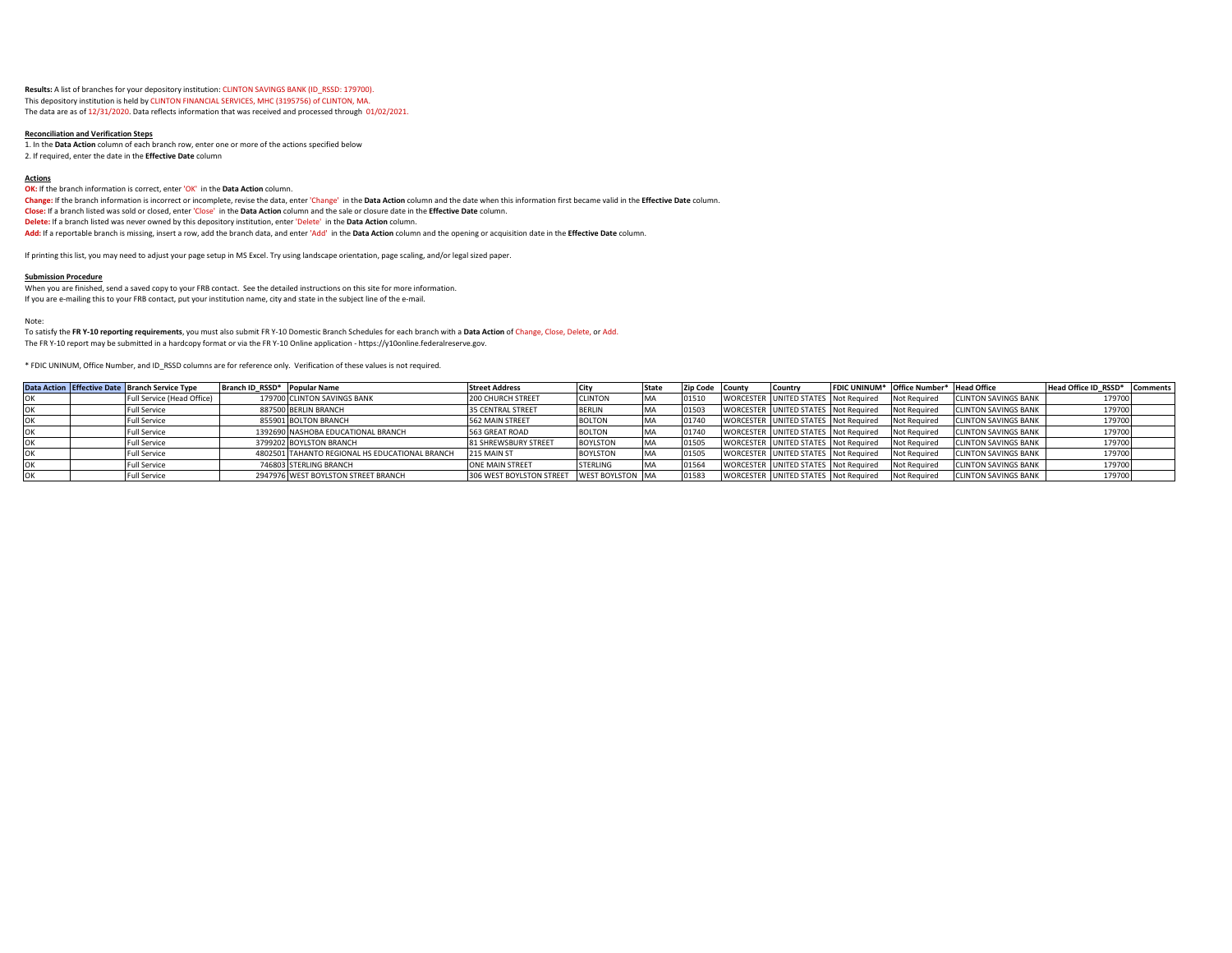# **Form FR Y-6 Clinton Financial Services, MHC 31-Dec-20**

| <b>Report Item 4: Directors and Officers</b><br>(1) | (2)                                               | (3)(a)                      | (3)(b)                                                                  | $(3)$ ©                     | (4)(a)      | (4)(b)                                                                                  | (4)c<br>Names of other<br><b>Companies with</b> |  |
|-----------------------------------------------------|---------------------------------------------------|-----------------------------|-------------------------------------------------------------------------|-----------------------------|-------------|-----------------------------------------------------------------------------------------|-------------------------------------------------|--|
| <b>Name &amp; Address</b>                           | Occupation<br>Other Than MHC                      | <b>MHC</b>                  | <b>Title &amp; Position Title &amp; Position</b><br><b>Subsidiaries</b> | <b>Title &amp; Position</b> | % of Voting | % of Voting<br>Other Businesses Shares in MHC Shares in Subsidiaries 25% or more voting |                                                 |  |
| Robert J Paulhus, Jr<br>Ashland, MA 01721           |                                                   | President                   | President                                                               | N/A                         | N/A         | N/A                                                                                     | N/A                                             |  |
| William O'Neil, Jr.<br>Lancaster, MA 01523          | Attorney<br><b>Philbin Law Offices</b>            | Director<br>Chairman        | Director                                                                | Partner                     | N/A         | N/A                                                                                     | <b>Philbin Law Offices</b>                      |  |
| Robert M. Farragher<br>Clinton, MA 01510            | <b>Tax Preparer</b><br>Farragher &<br>Henebry     | Director &<br>Vice Chairman | Director &<br>Vice Chairman                                             | Partner                     | N/A         | N/A                                                                                     | Farragher & Henebry                             |  |
| John Hogan<br>Clinton, MA 01510                     | Realtor<br>RE/Max                                 | Director                    | Director                                                                | Agent                       | N/A         | N/A                                                                                     | N/A                                             |  |
| Barbara E. King<br>Clinton, MA 01510                | <b>Tax Preparer</b><br><b>BDO Seidman</b>         | Director                    | Director                                                                | Sr Tax Manager              | N/A         | N/A                                                                                     | N/A                                             |  |
| John F. Kilcoyne<br>Sterling, MA 01564              | Accountant<br>Solar & Kilcoyne, CPA               | Director                    | Director                                                                | Partner                     | N/A         | N/A                                                                                     | Solar & Kilcoyne, CPA                           |  |
| Maureen Quill<br>Clinton, MA 01510                  | Insurance<br>Fitzgerald & Quill Ins.              | Director                    | Director                                                                | Partner                     | N/A         | N/A                                                                                     | Fitzgerald & Quill Ins.                         |  |
| <b>Stanley Starr</b><br>Lancaster, MA 01523         | <b>Financial Svc</b><br>Starr Investment Svc, Inc | Director                    | Director                                                                | Owner                       | N/A         | N/A                                                                                     | Starr Investment Svc, Inc.                      |  |
| Timothy H. Wheeler<br>Berlin, MA 01503              | Farming<br>Indian Head Farms                      | Director                    | Director                                                                | Owner                       | N/A         | N/A                                                                                     | Indian Head Farms                               |  |
| Christopher J. Williams<br>Berlin MA 01503          | <b>Financial Consultant</b>                       | Director                    | Director                                                                | Owner                       | N/A         | N/A                                                                                     | <b>Williams Financial Group</b>                 |  |
| Charles P. Conroy<br>Sterling MA 01564              | Consultant<br>Charles P Conroy Consulting LLC     | Director                    | Director                                                                | Director                    | N/A         | N/A                                                                                     | Seven Hills Foundation                          |  |